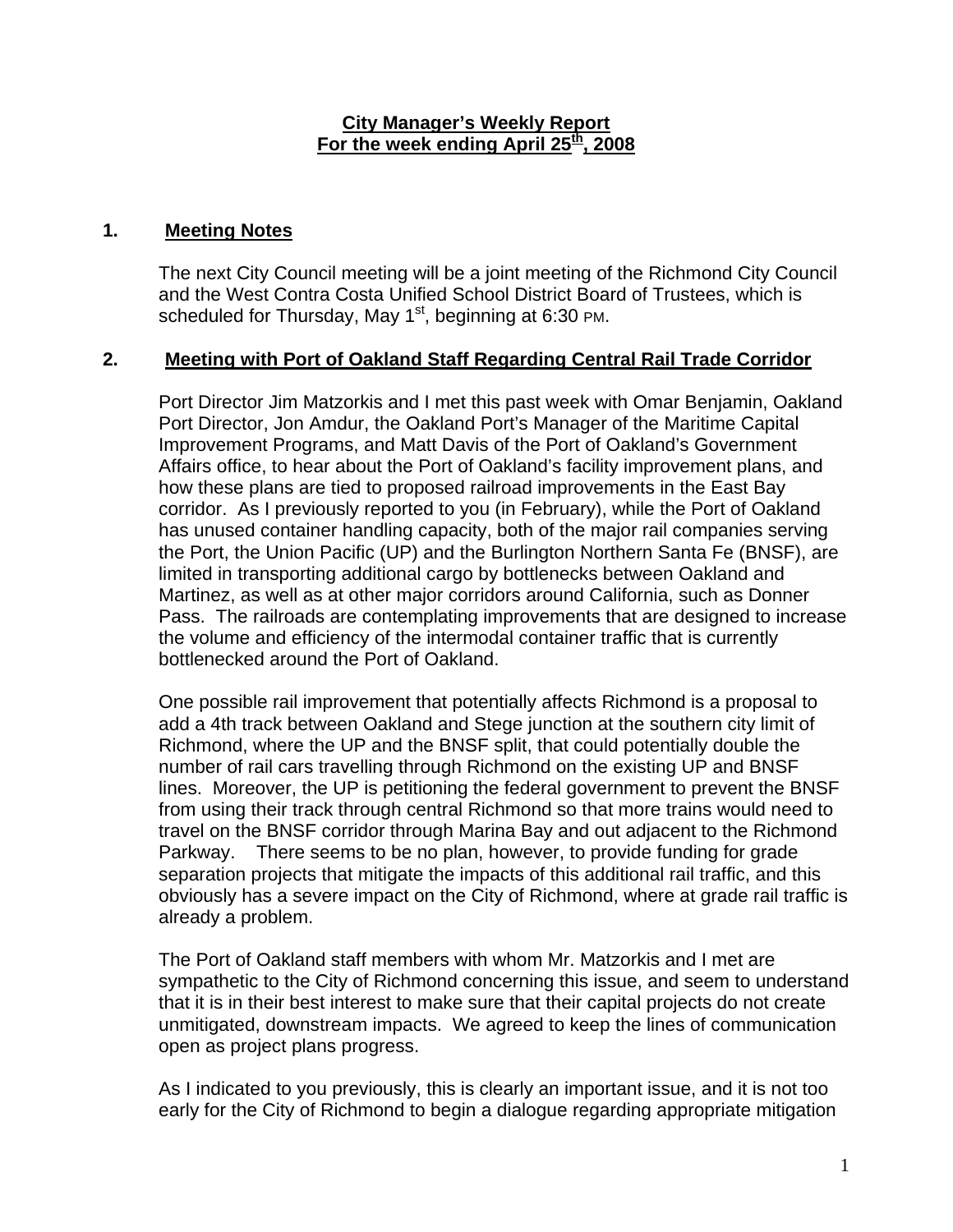measures for a Port of Oakland expansion and associated rail improvements. This dialogue needs to be, not simply with the Port of Oakland, but with federal agencies involved in oversight, the Contra Costa Transportation Authority, and the Metropolitan Transportation Commission (MTC) among others.

I will continue to keep you informed.

#### **3. Update on the Foreclosure Crisis**

At their meeting this past week, the West County Mayors' and Supervisors' Association heard a presentation by the Community Housing and Development Corporation (CHDC) regarding the impact of the foreclosure crisis in Contra Costa County overall, West County regionally, and Richmond specifically. Among the interesting statistics:

- As of April 23, 2008, there were 14,600 Contra Costa County homes in either pre-foreclosure, auction, or bank ownership status. This can be compared to 9,900 homes in Alameda County and 6,700 in Solano County.
- Twenty-eight percent of those homes are in West County.
- Richmond homes (2,127) make up 52% of West County and 15% of Contra Costa County homes.

A detailed spreadsheet concerning these statistics is referenced below.

It should be noted that there were over 300 attendees at the March 29<sup>th</sup> West County Foreclosure Community Workshop held here in Richmond. There are plans for another such workshop this summer.

#### **4. Richmond Housing Authority Receives Public Housing Assessment System (PHAS) Score**

The Richmond Housing Authority receives an annual "grade" from the federal Department of Housing and Urban Development (HUD) regarding its operations. In particular, the Public Housing Assessment System (PHAS) is HUD's method of measuring the performance of Public Housing Agencies (PHA's) nationwide. HUD's Real Estate Assessment Center (REAC) electronically collects individual subsystem indicator scores from all PHAs. They then produce a composite PHAS score that represents a PHA's management performance. This is basically HUD's Housing Authority report card. All jurisdictions strive for the highest rating, which is greater than 90 on a 100 point scale ("High Performer" category), although few are able to achieve this distinction.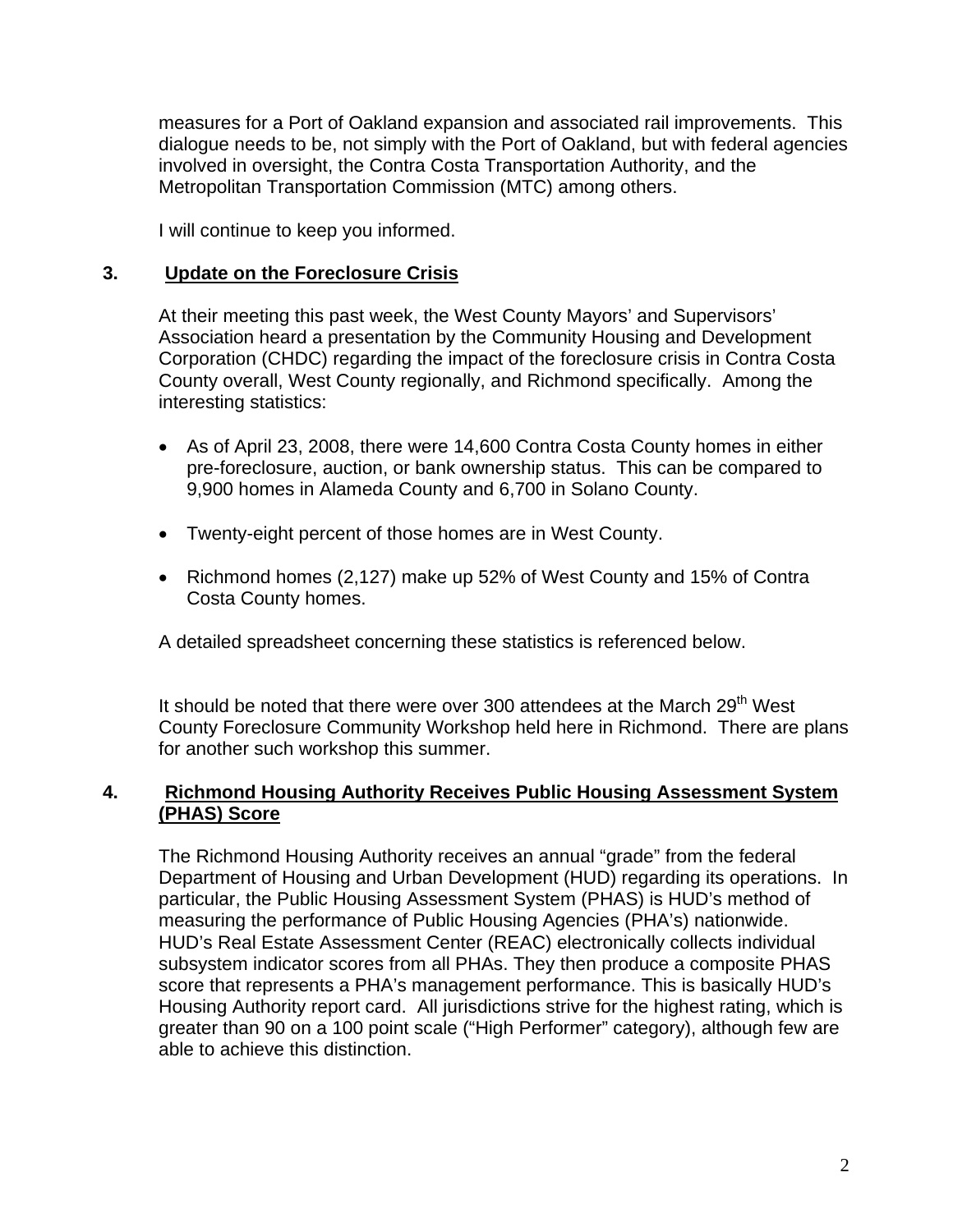The Richmond Housing Authority recently received its PHAS for the 2006-07 fiscal year, which is detailed below along with the Authority's PHAS scores for the past four fiscal years.

| <b>PHAS</b><br><b>Indicator</b> | FY2003/2004<br><b>RHA Score</b> | FY2004/2005<br><b>RHA Score</b> | FY2005/2006<br><b>RHA Score</b> | FY2006/2007<br><b>RHA Score</b> | <b>Max Score</b> |
|---------------------------------|---------------------------------|---------------------------------|---------------------------------|---------------------------------|------------------|
| Physical                        | 21                              | 22                              | 22                              | 21                              | 30               |
| Financial                       | 23                              | 15                              | 11                              | 24                              | 30               |
| Management                      | 9                               | 24                              | 25                              | 28                              | 30               |
| Resident                        | 9                               | 9                               | 9                               | 9                               | 10               |
| <b>PHAS Total</b><br>Score      | 62                              | 70                              | 67                              | 82                              | 100              |

The Richmond Housing Authority's current designation for FY2006-2007 is "Standard Performer" with a final score of 82. This is an improvement of 32% over the last 4 fiscal years, reflects a significant jump from the 2005-06 fiscal year, and, in particular, reflects significant gains in the "financial" and "management" categories. There is still significant work to be done, however, under both the physical and financial indicators. The Housing Authority's goal is to achieve a "High Performer" rating, which is a score of 90 or better, and we are taking the necessary steps to improve our operations in order to reach this goal.

## **5. Richmond Greenway Receives TRANNY Nomination**

The Public Works Department recently submitted the Richmond Greenway for recognition under the very prestigious  $19<sup>th</sup>$  annual TRANNY Awards given by the California Transportation Foundation (CTF) in recognition of excellence in transportation. The project was submitted under the "Alternative Modes of Transportation" category, and has been nominated as a finalist for the TRANNY award in this category. The final selection will be announced at a luncheon and award presentation at the Sacramento Convention Center on June 4, 2008, from 11:30 AM-1:30 PM.

## **6. City Requests Review of Credit Ratings**

As reported last week, the 2006 Wastewater Revenue bonds recently received a four notch upgrade to its credit rating. With this recent success in hand, the City's bond finance team will be meeting with Standard and Poor's Ratings Services to present financial results of the City's fiscal year 2006-2007 comprehensive annual financial report (CAFR). With cash and fund balances at historically high levels, as well as better-than-projected increment growth, the team will be requesting an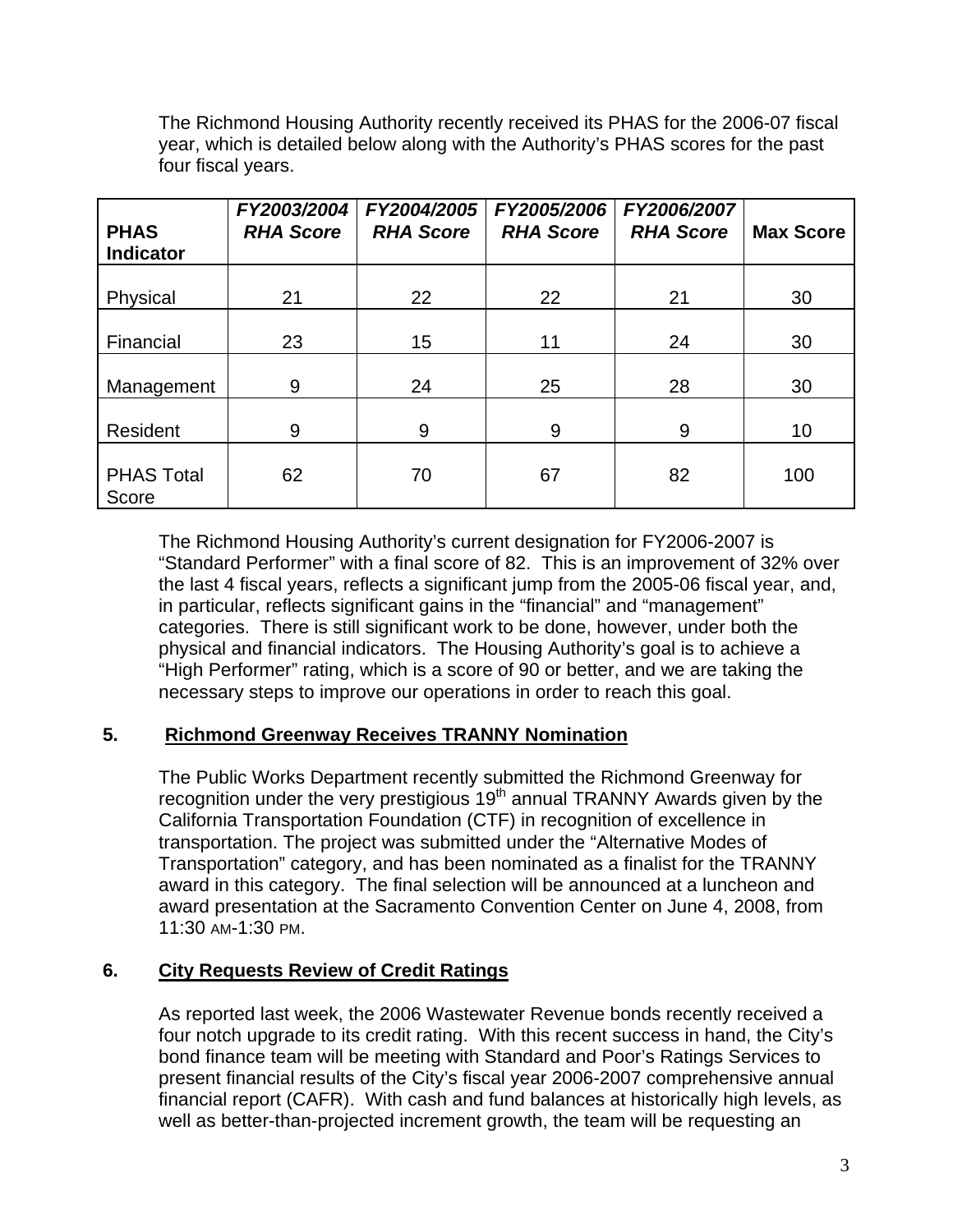upgrade of both the City's and Redevelopment Agency's credit rating. We will keep you informed.

# **7. Office of Neighborhood Safety Update**

Among the activities of the Office of Neighborhood Safety are:

- The Office of Neighborhood Safety (ONS) recently met with and provided consultation to representatives from the Richmond Convention & Visitors Bureau and the Orton Development Company. The discussion and consultation is with respect to youth development and engagement activities being created and proposed by the Orton Development Company and its partners. Future consultation is pending and will include both the Richmond Police Department and the Richmond Recreation Department.
- ONS participated in the California Cities Gang Prevention Networks Advisory Committee Meeting held in Sacramento this week. The Committee guides the 13 City California Gang Network in its operational practice, assists in identifying and shaping the policy implications of its work and advises on the project's potential for replication and permanent inclusion in municipal governmental structures. Issues discussed were:
	- o The California Gang Reduction and Intervention Program funding, and its implications on current grantees,
	- o Gun tracing policy,
	- o Federal and state proposed gang legislation and implications, and
	- o Finalizing the Network's policy principals and other legislative suggestions.

## **8. Neighborhood Change Agents Update**

The ONS's Neighborhood Change Agents (NCA's) continue to canvass identified "hot spots" in the Central District. NCA's are making connections and engaging very high risk disconnected youth and young adult stakeholders. In particular:

- NCA's have identified and are in communication (violence reduction insights) with several older generational (OG's) stakeholder street influencers;
- One particular NCA case manages and assists a 30 year old post- incarcerated male who had just been released from a California State Prison after 12 years of incarceration. This individual is taking classes at Contra Costa College, and is involved with job placement on the Campus with the assistance of the EOPS Outreach Specialist.
- The ONS was alerted to the possibility of "high tension" in one of the Central District Areas. NCA's responded to the call along with a community based outreach team – the Bay Area Peacekeepers. The teams were deployed to the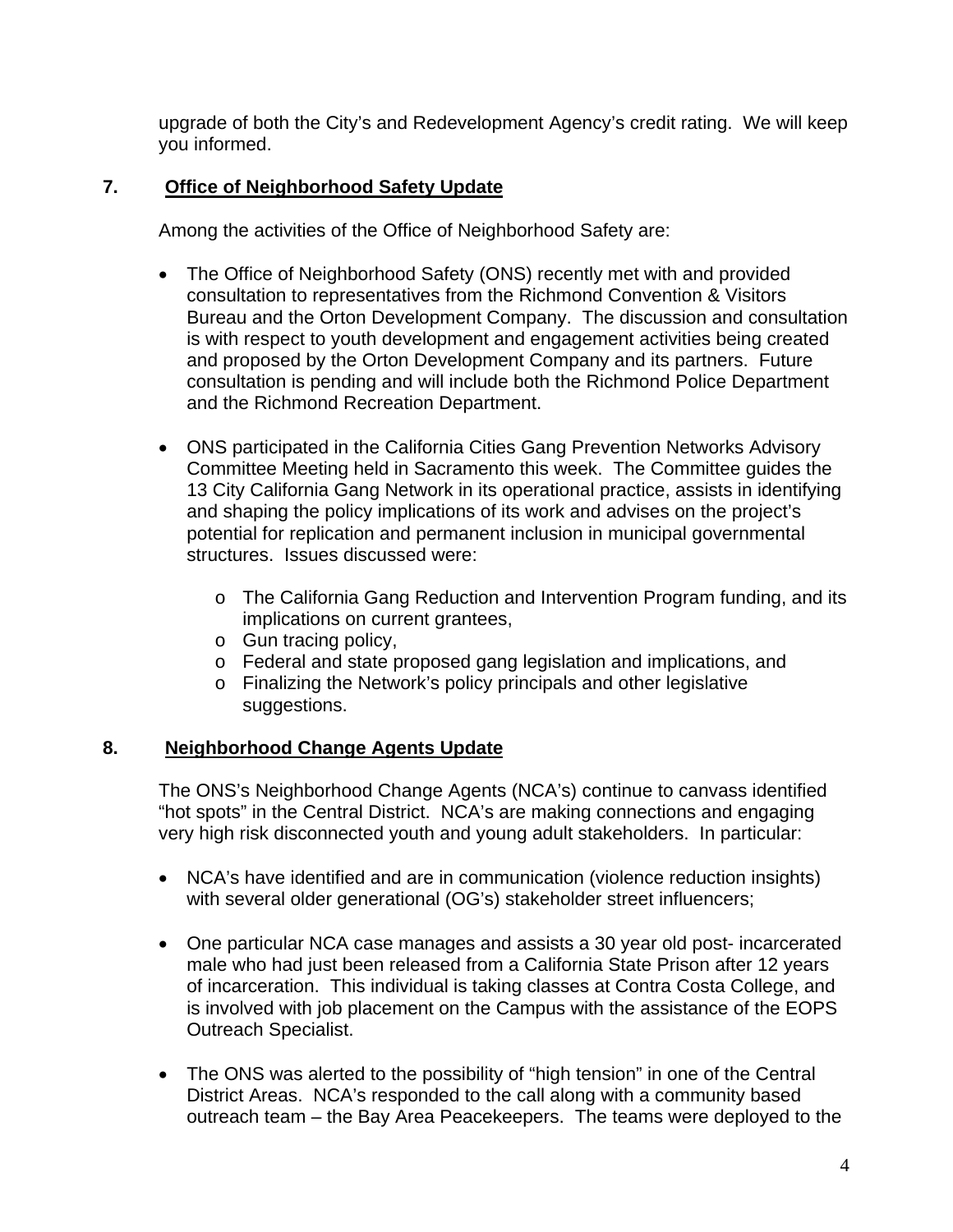identified locations and engaged with the community youth and recreation center employees. NCA's and Peacekeepers stayed at location for several hours.

- NCA's continue their bi-weekly participation in the Parole and Community Team meetings (PACT) supporting a "Welcome Home" approach to the parolees returning home to Richmond.
- NCA's continued their efforts and contributions to the updating and revising of the California Department of Corrections & Rehabilitation (CDCR) Community Resource Handbook that is distributed to parolees upon their arrival at the mandatory PACT meeting.
- An NCA continues weekly participation with partner agency Neighborhood House of North Richmond and its Ambassadors Program. The Ambassador program is a community based street outreach effort that coordinates efforts with the ONS through the Richmond Community Wellness Collaborative (RCWC).
- An NCA is meeting with a faith-based community group weekly assisting with the organizing of a "Violence Prevention Caravan" scheduled for May 31, 2008.
- NCA's facilitate a focus group with high school students at Richmond High School on violence reduction strategies.
- An NCA meets with a community leader of the North Richmond Senior Center to discuss strategies towards increasing adult senior citizen involvement in neighborhood-based violence prevention efforts.
- ONS staff continues its work with the San Quentin Prison based "Richmond Project". This is a program created, implemented and managed by inmates who are serving life sentences. The program serves prisoners who will return to the Richmond Community.
- ONS staff continues to work with Richmond Employment and Training staff in efforts to identify and provide job resources for those returning from confinement and the city's high risk youth and young adult population.

## **9. EBMUD to Consider Mandatory Water Rationing**

As you may have heard, on May  $13<sup>th</sup>$ , the EBMUD Directors will decide whether to implement mandatory water rationing due to the current water shortage in the Mokelumne watershed. This would impact residents first with the issuance of water-use restrictions such as operating water fountains, washing cars, or watering lawns. If more severe measures are needed, the Board could increase water rates and work with the large water users to restrict use.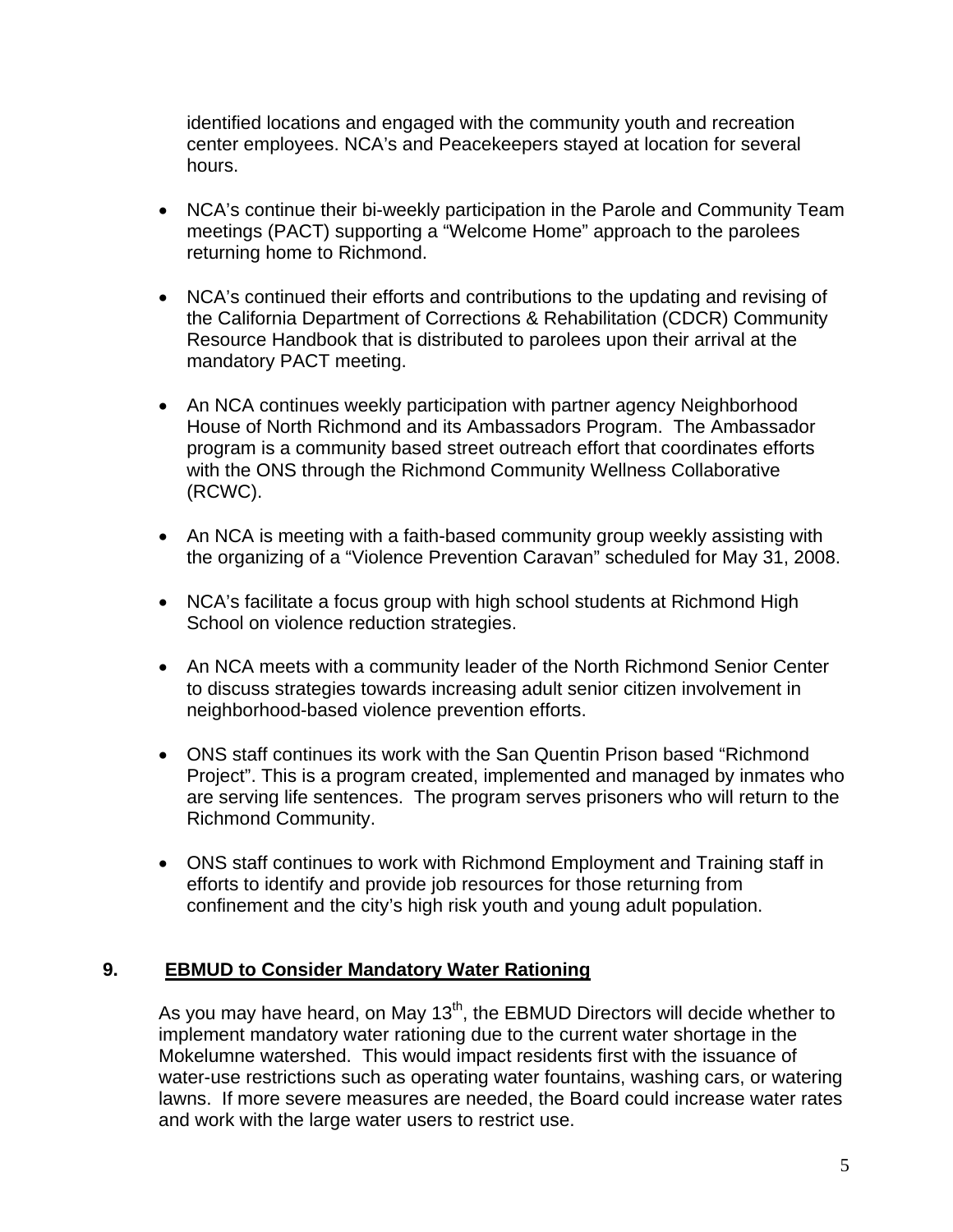# **10. Recreation Department Highlights for the Month of April**

Recreation Department highlights for the month of April include the following:

- **Richmond Little League Baseball Season Kick off** The Recreation Department's Youth Sports division is an active participant in bringing Little League Baseball back to Richmond. Department representatives are on the Board of Directors, and the Department has taken the lead on field procurement, which includes supervising and scheduling umpires. Standings and information can be found on the Richmond Recreation Youth Sports Webpage at: [www.eteamz.active.com/richmondyouthsports](http://www.eteamz.active.com/richmondyouthsports)
- **Pitch, Hit and Run Competition** The annual Major League Baseball Pitch, Hit and Run competition was held April 9, 2008 at Nicholl Park. Forty youth competed for a chance to move on to the finals at the Oakland Coliseum. Staff from Youth Activities, Youth Sports and coaches from Little League made the event possible.
- **Summer 2008 Sports Camp** Preparation and planning is in progress for the first (hopefully) annual Recreation Complex Summer Sports Camp. Children ages 6-14 will be taught the fundamentals of basketball, flag football, soccer, volleyball, golf and baseball in 2 week sessions beginning June 16, 2008.
- Martin Luther King Community Center special event Michael Morgan, with the Oakland Symphony Quintet, was the special guest of the Martin Luther King Community Center on April 4, 2008. Over 250 youth, parents, teachers and other special guests were in attendance at this event.

## **11. Richmond Annex Neighborhood Council Community Budget Presentation**

This past Thursday, at the Richmond Annex Senior Center, Councilmember Ludmyrna Lopez, Finance Director Jim Goins, Fire Chief Michael Banks, City Engineer Rich Davidson, Public Works Director Yader Bermudez, and Police Officer Eric Smith were among the staff present at a neighborhood budget presentation. The purpose of this, and similar neighborhood budget meetings completed last year, is to provide information and answer questions raised by those in attendance regarding City services and priorities. Some of the questions and comments from community members included:

- How is determined which streets are to be included in the annual pavement management program?
- How is the street sweeping schedule information disseminated to the residents so that cars can be moved?
- Where will the Police Department permanent facilities be located?
- Can more money be allocated to parks?